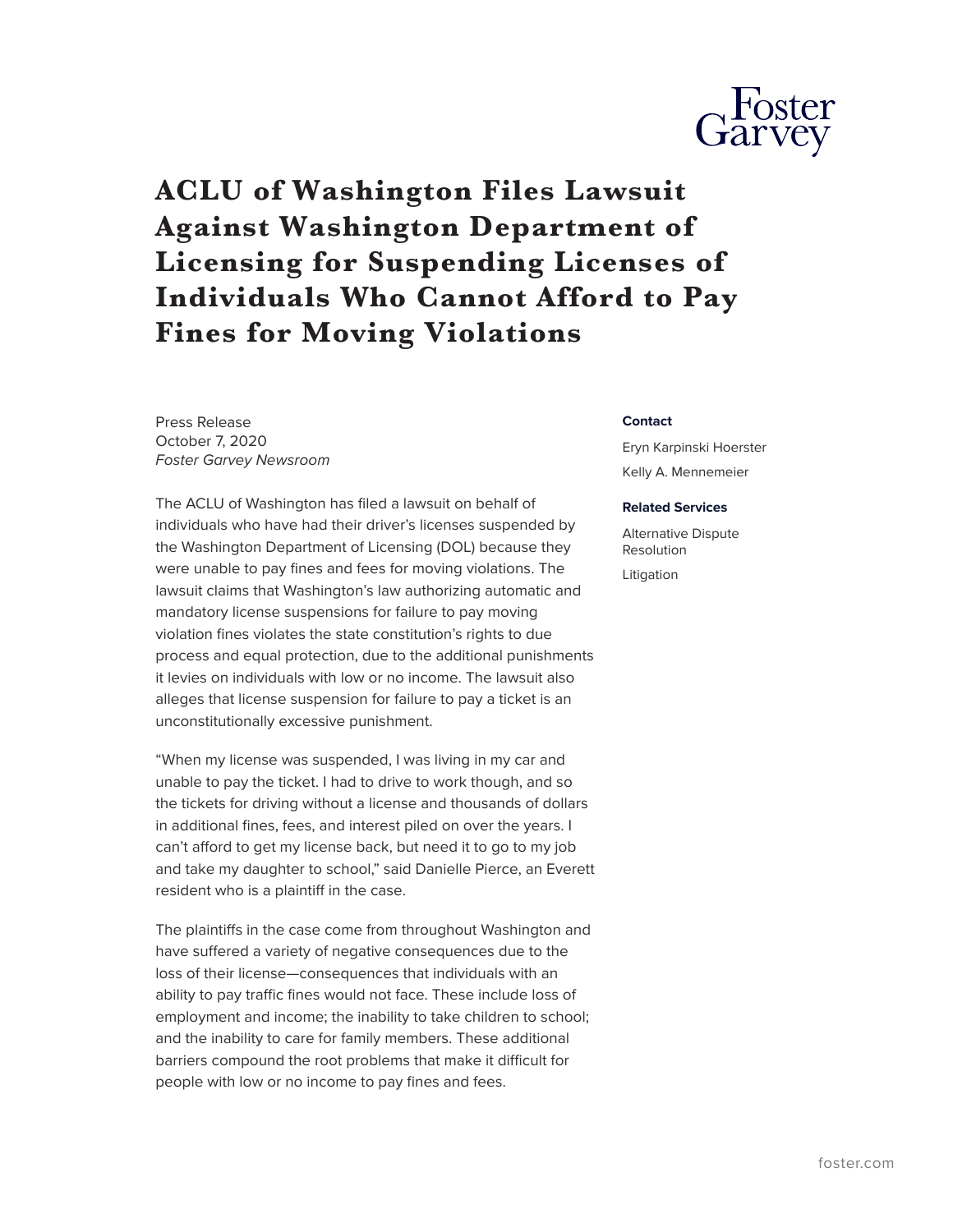

ACLU of Washington Files Lawsuit Against Washington Department of Licensing for Suspending Licenses of Individuals Who Cannot Afford to Pay Fines for Moving Violations

- **Danielle Pierce:** A 33-year-old resident of Everett whose driver's license has been suspended since 2011 for failure to pay traffic fines and costs. This makes commuting to work and transporting her daughter to and from school difficult. She currently owes about \$12,100 due to traffic fines and costs – almost half of which is a result of additional fees, interest, and collections costs – and cannot pay due to lack of financial resources. The size of her traffic-related debt is an insurmountable barrier to regaining her license.
- **Amanda Gladstone:** A 29-year-old resident of Everson and an enrolled member of the Nooksack tribe who has never had a driver's license because of limited means. Her driving privilege has been suspended since 2009 for failure to pay traffic fines and costs. She has children to support and her full-time employment is probationary until she acquires a driver's license, which debt and income considerations will prevent.
- **Janie Comack:** A 31-year-old resident of Sedro Wooley and an enrolled member of the Upper Skagit tribe. Her driver's license has been suspended since 2010 for failure to pay traffic fines and costs that she could not afford. She needs a driver's license to access her treatment facility and take care of her basic needs.
- **Lacy Spicer:** A 45-year-old resident of Marysville whose driver's license has been suspended since 2012. Lacy has been unable to pay fines and fees from moving violations due to health and family issues. The suspended license has also made it difficult for her to maintain employment. She recently had a job offer and start date in dental office management, but she was not able to start the job because of the suspended license. Lacy currently owes over \$12,000 in fines and fees.

"Washington's law authorizing automatic and mandatory license suspensions not only violates basic fairness for people with low or no income, it violates the state constitution," said ACLU of Washington Staff Attorney Lisa Nowlin. "Ability to pay must be considered when suspending a license, because no one should suffer additional penalties for a moving violation because of poverty."

A growing coalition of advocates have been pursuing legislation that would end these practices outright for several years, but legislation has not yet passed. Legislative efforts will continue in the upcoming session. There is also national momentum for reforming these types of laws. Read more at <https://www.freetodrive.org/>.

"The American legal system is founded on the principle that everyone, regardless of means, is treated the same under the law. Washington's license suspension laws violate that principle," said Donald Scaramastra, cooperating attorney from Foster Garvey, PC.